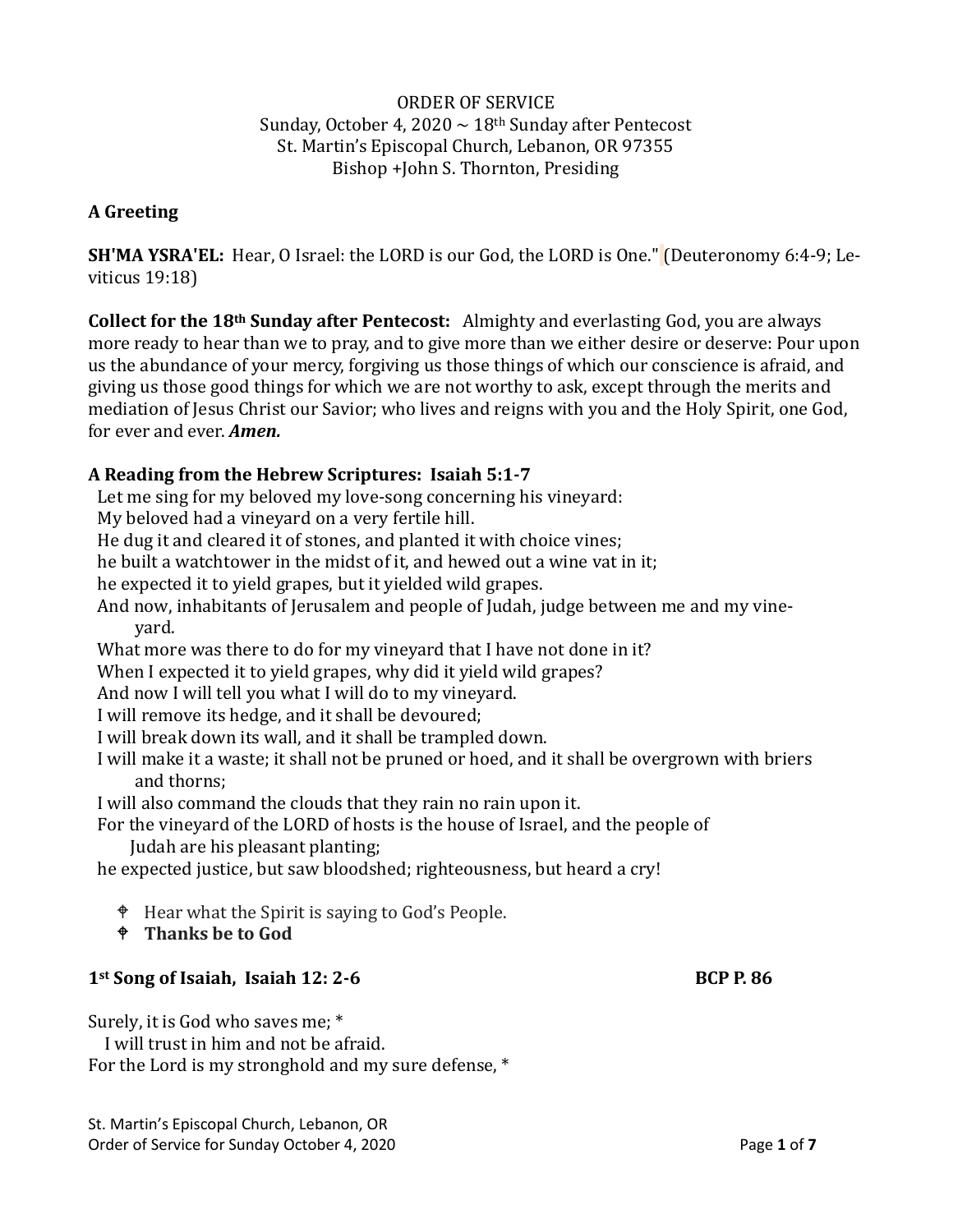and he will be my Savior.

Therefore you shall draw water with rejoicing \* from the springs of salvation. And on that day you shall say, \* Give thanks to the Lord and call upon his Name; Make his deeds known among the peoples; \* see that they remember that his Name is exalted. Sing the praises of the Lord, for he has done great things, \* and this is known in all the world. Cry aloud, inhabitants of Zion, ring out your joy, \* for the great one in the midst of you is the Holy One of Israel. Glory to the Father, and to the Son, and to the Holy Spirit: \* as it was in the beginning, is now, and will be for ever. Amen.

# **A Reading from the Gospel of Matthew 21:33-46**

Jesus said, "Listen to another parable. There was a landowner who planted a vineyard, put a fence around it, dug a wine press in it, and built a watchtower. Then he leased it to tenants and went to another country. When the harvest time had come, he sent his slaves to the tenants to collect his produce. But the tenants seized his slaves and beat one, killed another, and stoned another. Again, he sent other slaves, more than the first; and they treated them in the same way. Finally, he sent his son to them, saying, 'They will respect my son.' But when the tenants saw the son, they said to themselves, 'This is the heir; come, let us kill him and get his inheritance." So they seized him, threw him out of the vineyard, and killed him. Now when the owner of the vineyard comes, what will he do to those tenants?"

They said to him, "He will put those wretches to a miserable death, and lease the vineyard to other tenants who will give him the produce at the harvest time."

Jesus said to them, "Have you never read in the scriptures:

'The stone that the builders rejected has become the cornerstone;

this was the Lord's doing, and it is amazing in our eyes'?

Therefore I tell you, the kingdom of God will be taken away from you and given to a people that produces the fruits of the kingdom. The one who falls on this stone will be broken to pieces; and it will crush anyone on whom it falls."

When the chief priests and the Pharisees heard his parables, they realized that he was speaking about them. They wanted to arrest him, but they feared the crowds, because they regarded him as a prophet.

# **This is the Gospel of the Lord,**

**Praise to you, Lord Christ**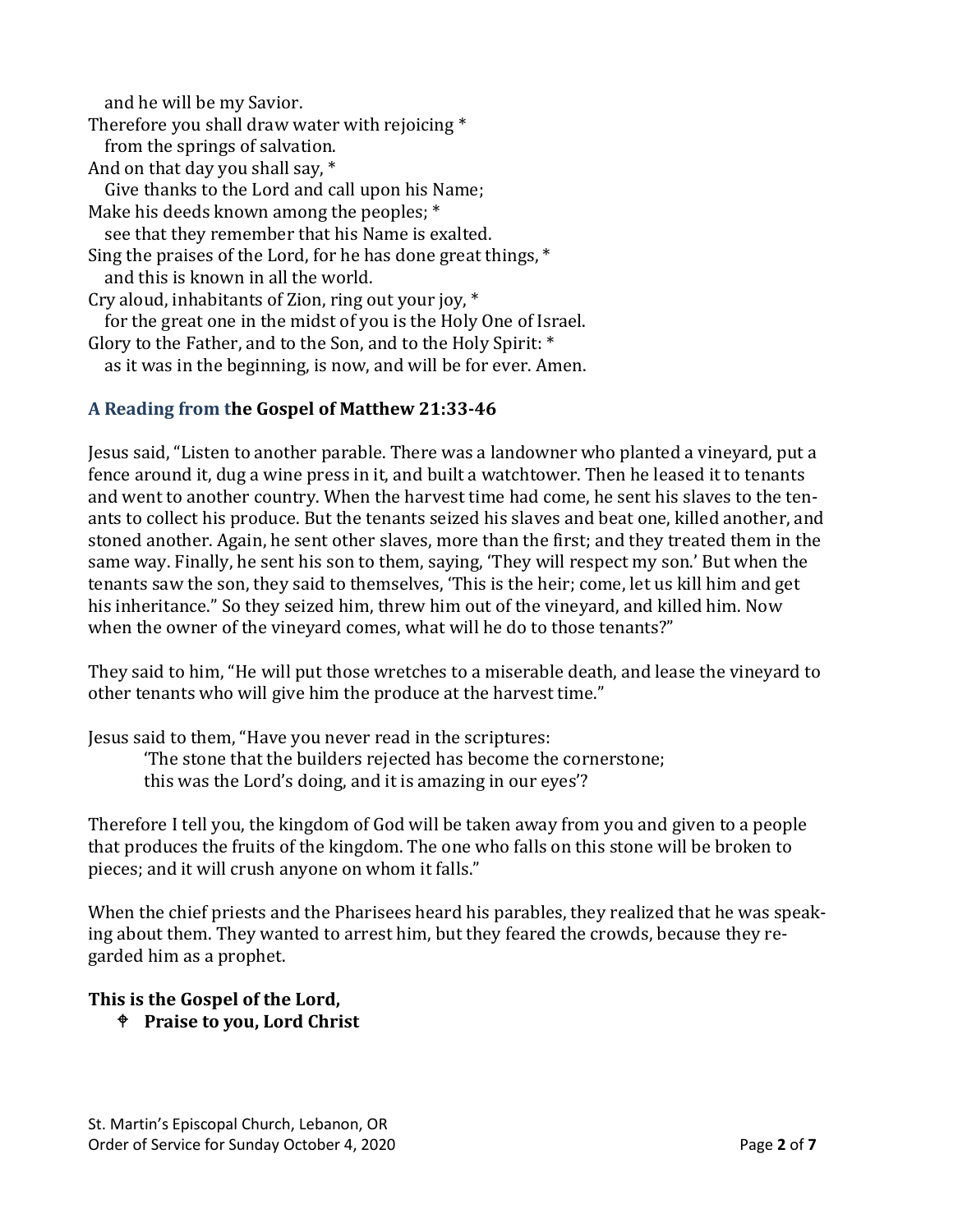**Homily**: "The Way to Peace is Peace" said Martin Luther King, Jr."– Bishop +John S. Thornton

There come moments in our lives when we realize who we are – and, therefore, who we are not. For me, one of those moments came in the summer of 1947.

I was fourteen at the time, in high school, the Elgin High School, in Elgin, Illinois. (In case you're not up on Illinois geography, Elgin is west of Chicago. There were about forty miles of corn and soybeans between Elgin and The Windy City, but we breathed its air. Doctors, later, would diagnose "Chicago lungs." One told me that I had them. But I'm digressing.)

In the summertime, my buddies, Bob Wiegel and Jack Hallman and Chuck Levault and Fred Waltz and I, when we weren't doing odd jobs, would go the South Elgin Quarry to swim. It was an old limestone quarry that was fed by springs. The water was clear – and cold! We didn't spend much time in the water. It was a popular hang-out for teenagers, much more popular than the Wing Park pool, which, normally, was full of little kids, splashing and yelling. At the Quarry, we'd lie on our towels in the sun, to get tanned, but only got burned. We'd look at girls, look and look and look at girls. We'd pretend we were Errol Flynn or some Hollywood ladies' man. We'd swan-dive and cannonball off the high board, hoping that everyone would notice our daring. I doubt that anybody did. We who thought we knew so much about the world didn't know that we were clueless about most of it.

On the front of the diving tower, in big letters, black on white, easily seen from beyond the fence, was a sign: "GENTILE CLIENTEL." It didn't mean anything to me. I guessed, I suppose, that it was some kind of Latin phrase. I hadn't taken Latin. I wasn't going to take Latin. Only smart girls took Latin. But, one day, it occurred to me that I should know what the sign meant. "GENTILE CLIEN-TEL." So I asked my mom. She looked straight at me and said, "John, it means "No Jews." No Jews?! It wasn't Latin at all. It was plain Protestant Christian Elgin, Illinois Anti-Semitic English. That's not fair, I thought. "What could Jews possibly do to the water" I asked. "It's not what Jews could do to the water," my mom said, "it's what the owner thinks Jews could do to his clientele." I never went to the South Elgin Quarry again. I knew who I was – and that I'd never do or say anything anti-Semitic. I told my buddies.

It was 1947. The war in Europe was over. I guess we saw some footage of the liberation of the death camps in Germany and Poland in the British Pathe newsreels at the Rialto Theater downtown; but we were there for the Lone Ranger and Tom Mix and Gene Autry shoot-'em-up (my mom's description) movies. The Holocaust seemed so far away and so unimaginable. The extent and depth of evil just didn't sink in. I was so dense and so numbskulled that, even now, I'm embarrassed to confess it. I suppose I even thought that Jesus was a Christian. Nobody told me otherwise. But now, by God, I know he wasn't.

That brings me to today's Gospel reading. I read it critically. What training I have in biblical criticism makes me (a) more critical with the Bible and, at the same time, (b) more biblical. I'm glad for it.

Matthew 21:33-46.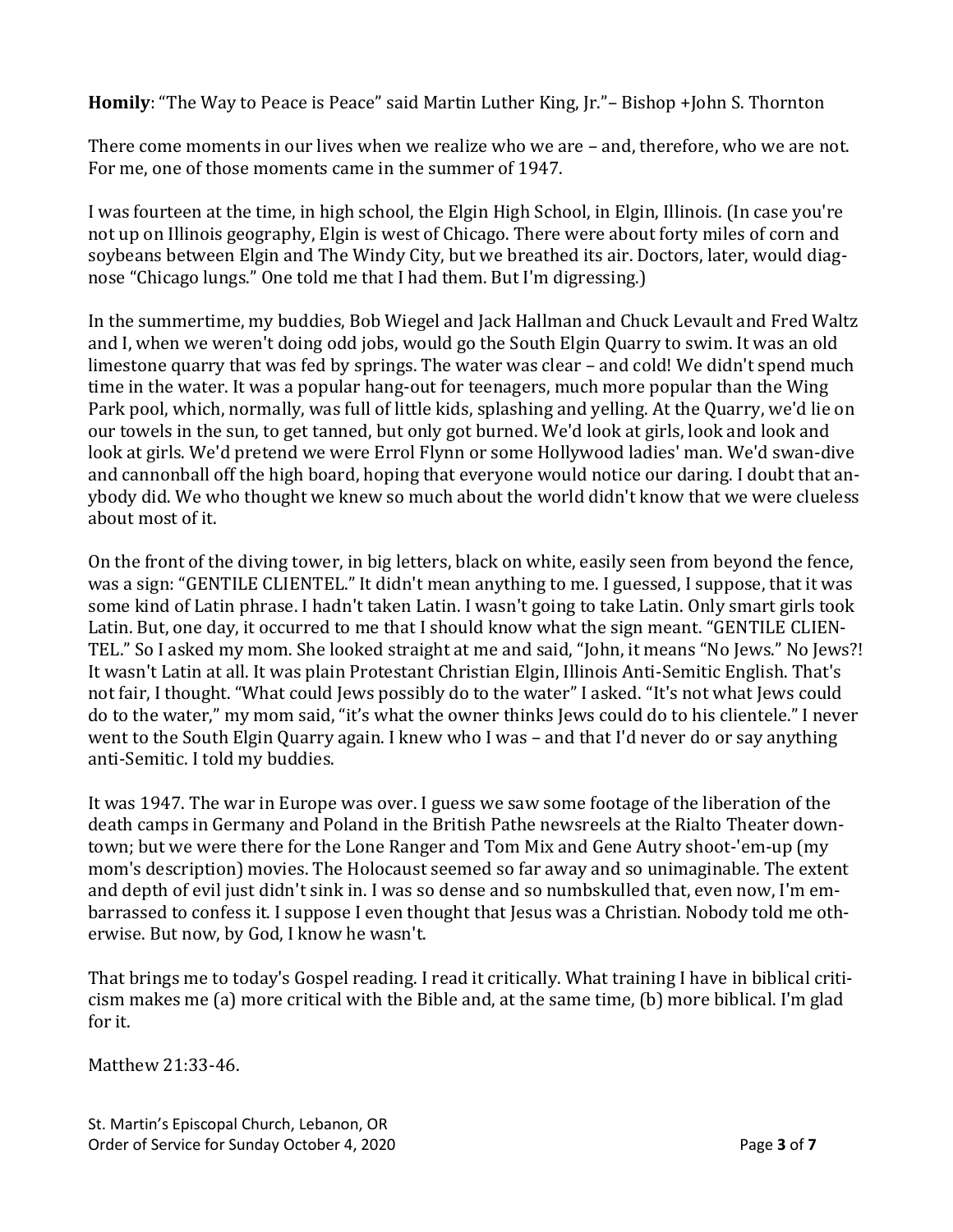The NRSV (New Revised Standard Version) calls it "The Parable of the Wicked Tenants." And, sure enough, they are wicked. They're just renting a vineyard, on shares. When time came to divvy up the produce (the grapes, I guess; maybe the wine), the landowner sent his people to collect his share. The tenants beat up some of them, stoned some of them, killed some of them. And when the landowner, in desperation, sent his own son to collect, they killed him too, believing that the landowner will just give up and let them have the place. You can't get much wickeder than that. So, yes, it is "The Parable of the Wicked Tenants."

But why isn't it called "The Parable of the Wicked Landowner" too? Sure, he owned the land, he had the vineyard planted, he had the stone wall built around it, he had the wine press dug in it, he had the watchtower put up. It was all his, and he was entitled to his share of the produce. There shouldn't have been any question about that. But the tenants did question it, for reasons that turned to violence and, they thought, victory. The tenants got the landowner wrong. He wasn't going to give up and let them have the place. After they killed his son, he vowed to, as it says in the NRSV, "put those wretches to a miserable death." (The Greek is more specific about it. The landowner hired *kakous* to deal with the tenants. A *kakos* is a *kakopoios,* a "miserable b....," an "evil-doer," a "criminal.") So... the landowner hired hit men to murder the tenants. Doesn't that qualify as wickedness too?

Maybe this text should be called "The Parable of the Wicked Tenants and the Wicked Landowner and Wickedness All Around." Once wickedness gets started, there's no stopping it. No one is quickly and easily understood, no one quickly and easily absolved. Jesus, we need you now, always now.

When I looked at the Gospel reading a few weeks ago, I thought, Oh, that's an easy one. The "landowner" is "God" and.... I started to do what many, maybe most, exegetes do. They turn a parable into an allegory. But the very minute you do that, identify the "landowner" with "God" or vice versa, you've become an idolater, in terms of Judaism and Christianity. That's not good. Remember, as I just told you, the landowner in the parable is corrupt and vengeful and punitive and merciless. (He hires hit men to murder the tenants.) You'd attribute that to God? Well, if you do, you do it contrary to the consistent witness of the Hebrew Scriptures. The Jewish experience down the centuries seems summed up in Joel (2:13):

"Rend your heart, and not your garments, and turn unto the Lord your God: for he is gracious and merciful, slow to anger and of great kindness, and repenteth him of the evil."

God is gracious.

God is merciful.

God is slow to anger.

God is of great kindness.

God repenteth him of the evil.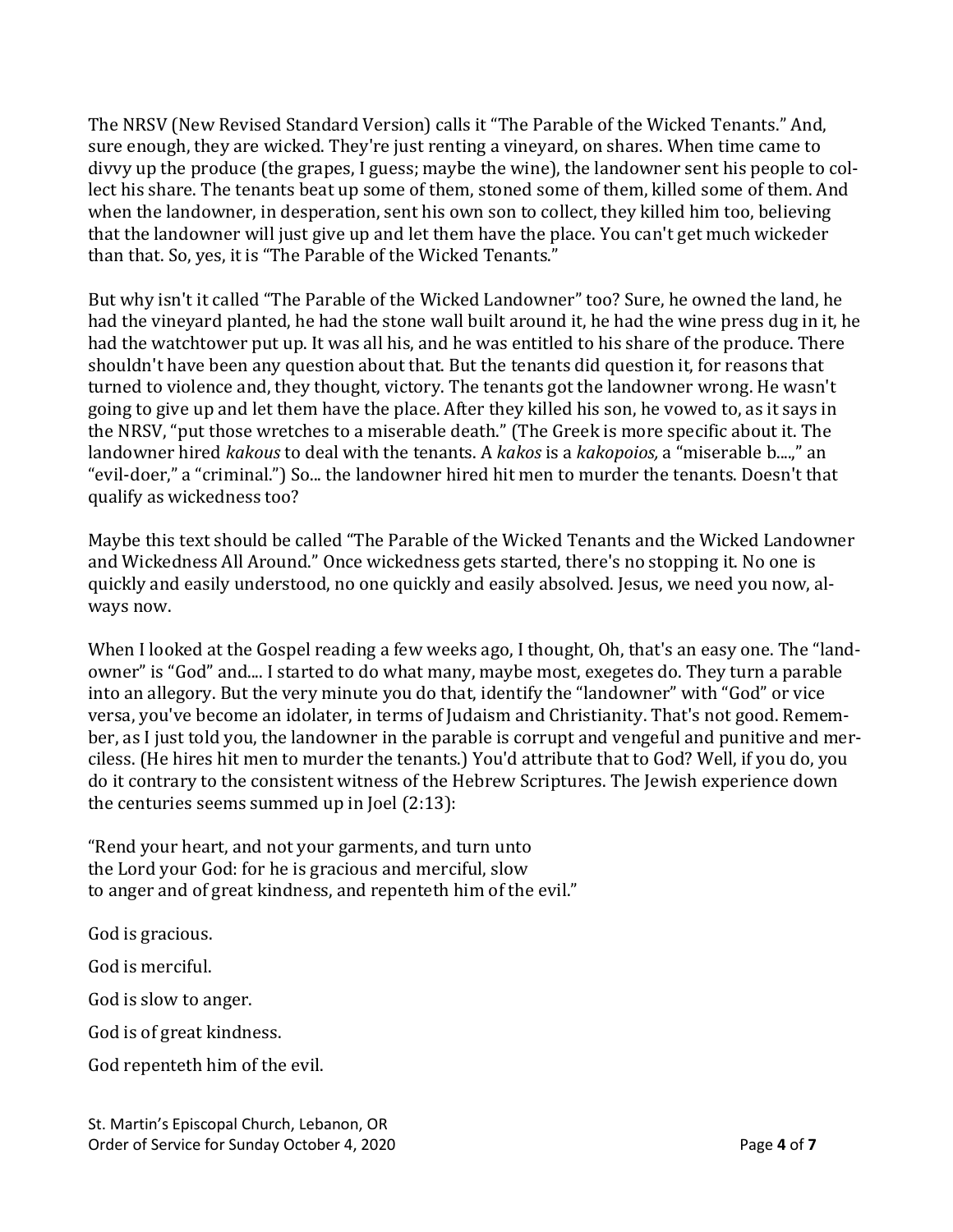You'll find those very words in numerous places in the Hebrew Scriptures. It's the heart of Judaism. It's the heart of Jesus, the Jew. It's the heart of Christianity, insofar as we Christians follow the Christ.

There's a traditional interpretation of this text that I want to warn you about. It turns a parable into an allegory.

I have a copy of *THE ONE VOLUME BIBLE COMMENTARY* in my library. It was copyrighted in 1908. There was a 28th printing in 1966. That's the one I have. It has a long history, way beyond 1966, way beyond 1908, way, way back to the 3<sup>rd</sup> Century. On Page 695 is the commentary on "The Wicked Husbandmen." It's ingenious. And, in my opinion, it's wrong.

I'll read the introduction for you:

"The doctrinal importance of this parable, which belongs to the oldest tradition, is great. In it Christ claims to be in a unique sense the Son of God. He calls Moses the prophets slaves and bondservants, and he places Himself at an immense elevation above them as the beloved Son of the Householder and the sole heir of His possessions."

I don't believe a word of it. Jesus said no such thing. He said just the opposite. That interpretation of the Hebrew Scriptures and history is the kind of triumphalism that ends up with supercessionism (i.e., that Christianity has superseded Judaism, has taken away all Judaism's legitimacy). And that will end up with anti-Semitism – and pogroms and holocausts and, most recently, the slaughter at the Tree of Life Synagogue in Pittsburg, Pennsylvania. If you ever run out of things to repent of, repent of the Church's warrant or allowance of anti-Semitism. And read James Carrol's *CONSTANTINE'S SWORD*, the whole documentation of it.

## Now....

Here's how the text is interpreted in the old *ONE VOLUME BIBLE COMMENTARY*. The "householder" (the landowner in the NRSV) is God. The vineyard is the Jews, whom God has planted in the land of promise. The "hedge" (the stone wall) is the Law. The winepress is the altar of sacrifice. The watchtower is the Temple. The "husbandmen" (the tenants) are the Pharisees and scribes. The householder's (the landowner's) servants, who are beaten up and stoned and killed, are the prophets. On and on it goes. You get the idea. Finally, the "householder" (the landowner) won't take it any longer and, I quote the King James Version, vows to "miserably destroy those miserable men" (the Jews). Now the "householder," having been denied his due, having been flatour swindled, is going to start all over again, with new tenants. The new tenants are, you guessed it, us, Christian Church. All I ask is that you never subscribe to it.

I think I can understand Matthew, the Gospel-writer. He was a Jew who had experienced Jesus of Nazareth, either directly or through those who had. Jesus had made God real. He had brought God out of the Holy of Holies. He had brought God down from the heavens. He had made God hungry and tired and footsore and dirty with the dirt of Galilee. He had made God laugh. He had made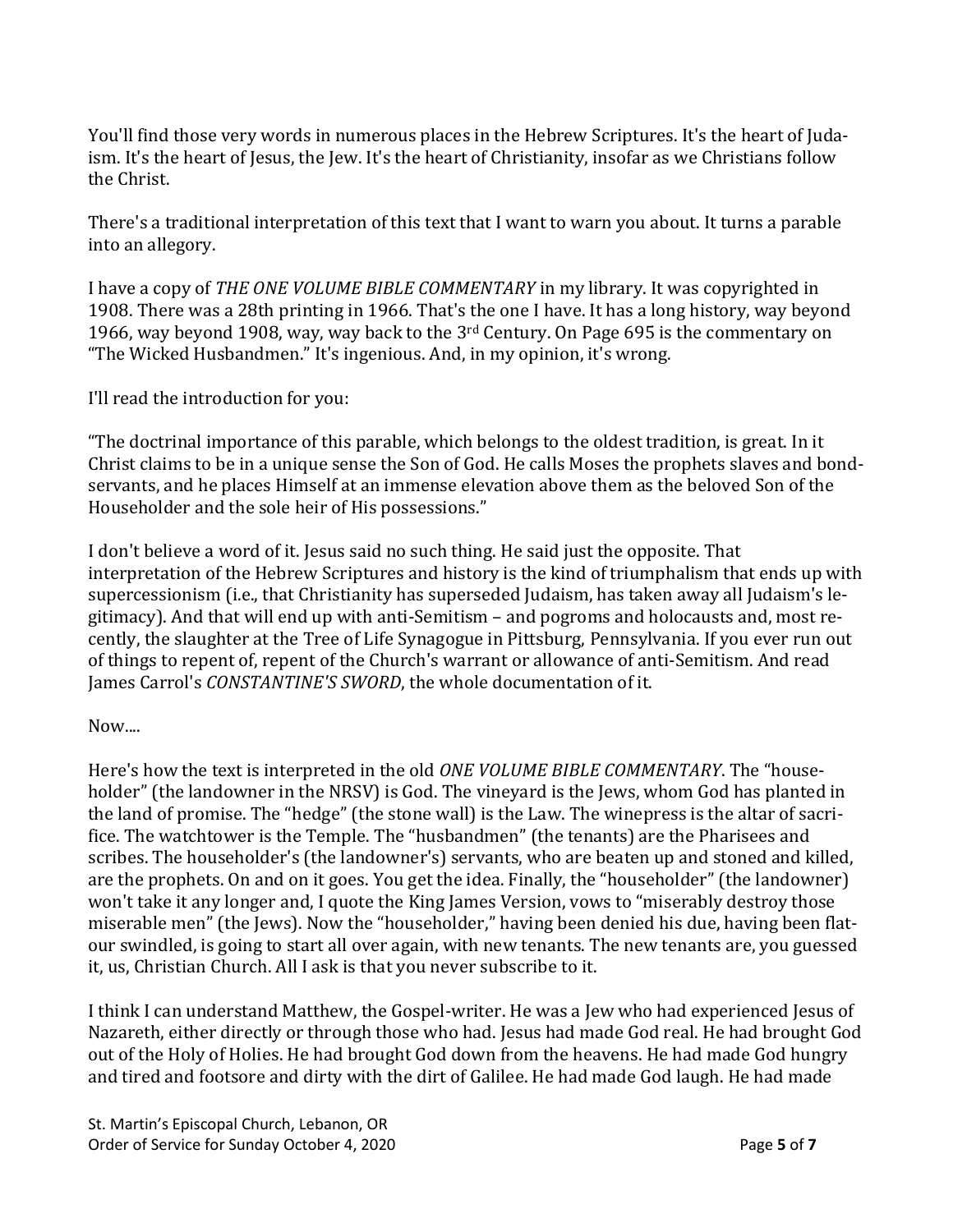God as human as he. And Matthew wanted the whole world to know that and was disappointed and perturbed and heartbroken and, maybe, angry that so many of his fellow Jews wouldn't follow. Somewhere, in the Jesus tradition, was the parable he could use to explain what had happened in their midst. And there were those lines in Isaiah. If he misused any of it, we've misused it more.

I think that the Jesus Seminar scholars have found that original parable. They've found it in the Gnostic Gospel of Thomas. Intuitively, I agree. It has the simplicity and directness of Jesus in it.

The parable is about an absentee landowner and the men who rent his vineyard. It turns out badly. It all ends with dead bodies, of human beings. When it's all over, the only one still standing is the landowner, not his servants, not his own son and, of course, not the tenants. Maybe Jesus actually saw something like that. Maybe he saw it all the time. Where does all this violence come from? What do we have to do to stop it? Tell me, he says. You know. I want to know what you know. Tell me. Where does this sense of imbalance, the sense of subservience, this discontent, this grievance, this...this violence come from? We have to stop it. 'C'mon, play God now. That's it, play God. That will save you.

And that's the purpose of the parable, to get people thinking about the origins of violence and searching their own hearts and figuring out how they're going to be justice-makers and peacemakers...and playing God. As Martin Luther King, Jr. said, "The way to peace is peace." It we Christians, particularly we Episcopalian Christians, are to be the bearers of that peace, we have to stay focused on Jesus' way of living in the world and on the authenticity of his teaching and, of course, on the daring to make God real.

Christian, Jew, Muslim, Hindu, Buddhist, all of us, side by side, hand in hand, are called to make this small peace this larger peace, until it has the largeness of Shalom...Shalom...Shalom.

## **Versicles from the Baptismal Covenant Community Community RCP p. 304**

| Celebrant           | Will you continue in the apostles' teaching and fellowship, in the breaking of the bread,<br>and in the prayers? |
|---------------------|------------------------------------------------------------------------------------------------------------------|
| People              | I will, with God's help.                                                                                         |
| Celebrant           | Will you persevere in resisting evil, and, whenever you fall into sin, repent and return to<br>the Lord?         |
| People              | I will, with God's help.                                                                                         |
| Celebrant<br>People | Will you proclaim by word and example the Good News of God in Christ?<br>I will, with God's help.                |
| Celebrant<br>People | Will you seek and serve Christ in all persons, loving your neighbor as yourself?<br>I will, with God's help.     |